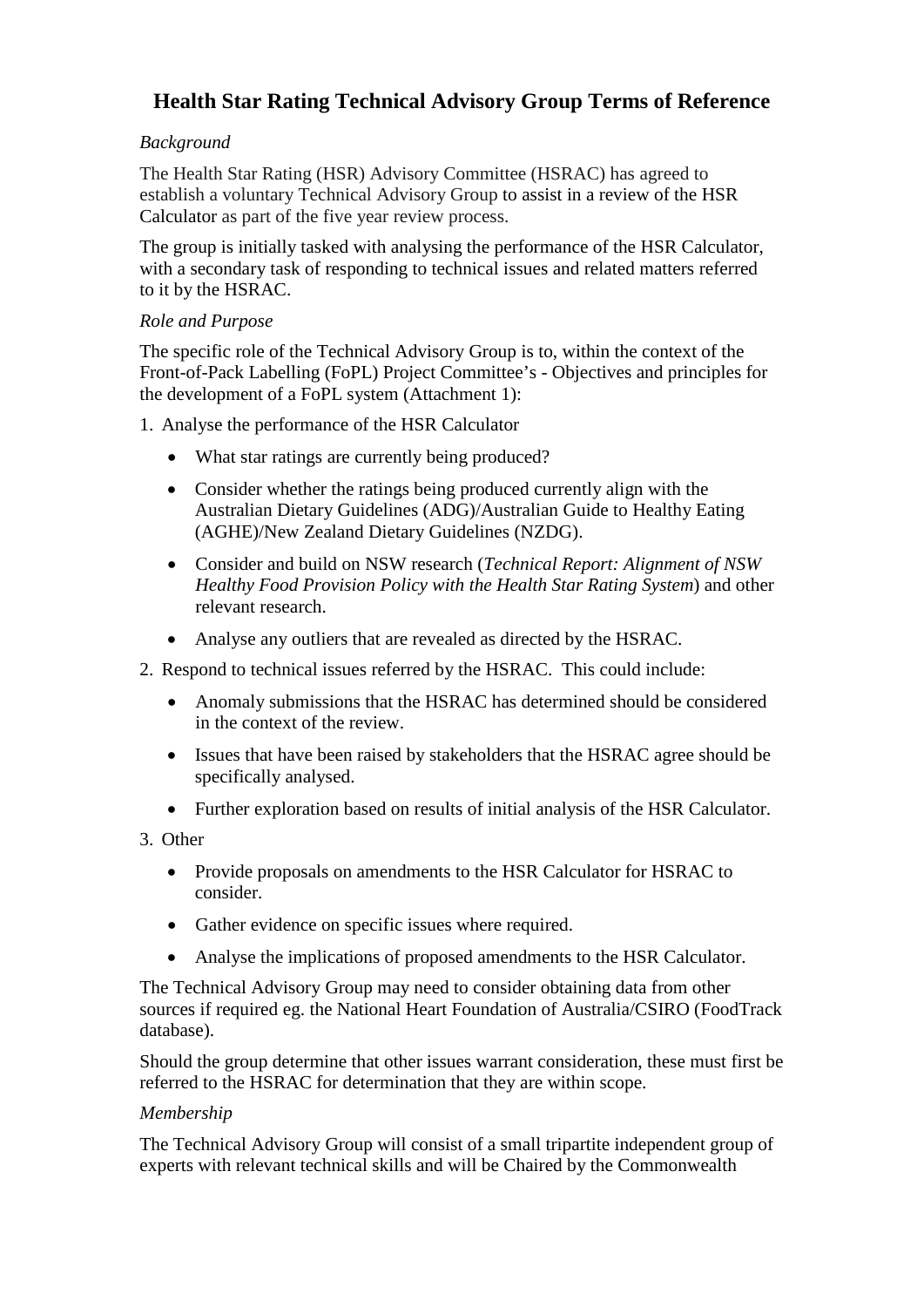Department of Health. The Technical Advisory Group will report directly to the HSRAC and appointments to the group will be made by the HSRAC by consensus.

Any advice/expertise that may be required that is outside the scope of the group will be co-opted on a needs basis, or commissioned, rather than expanding the membership of the Technical Advisory Group.

In the event that a member of the Technical Advisory Group resigns, the Chair of the Technical Advisory Group will immediately advise the Chair of the HSRAC. The Chair of the HSRAC will ask HSRAC members to propose suitable replacement nominations, if required.

## *Governance*

The Technical Advisory Group will work independently and report to the HSRAC periodically to provide updates on progress, outcomes of analysis and seek guidance where required.

The group will provide written and/or verbal reports as required. All considerations and modelling must be documented and provided in support of all options/proposals.

#### *Confidentiality*

All information relating to or prepared by/for the Technical Advisory Group is to be treated as confidential and only distributed on a strict need-to-know basis, unless otherwise agreed by the HSRAC.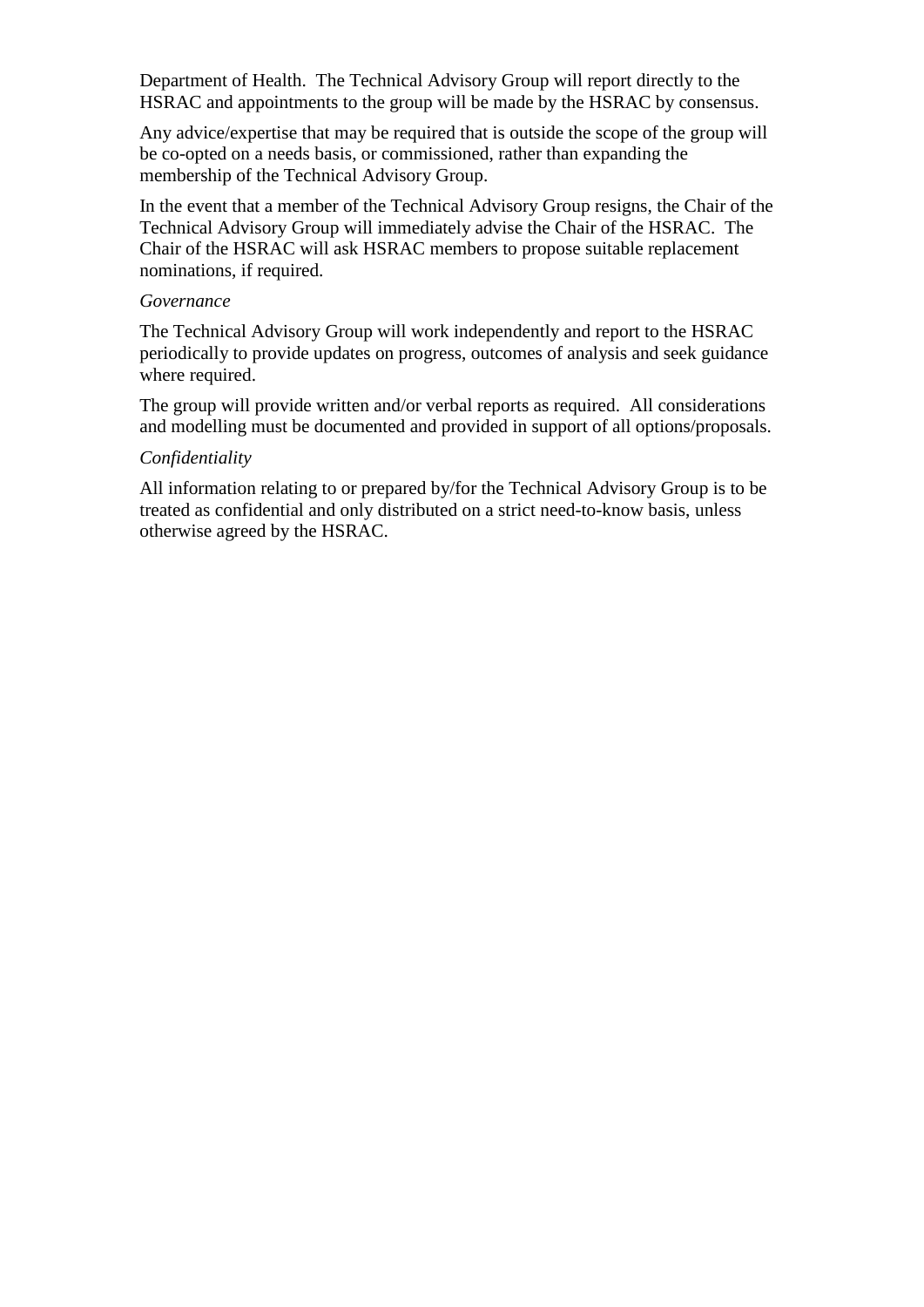# **Front of pack labelling Project Committee Objectives and principles for the development of a front-of-pack labelling (FoPL) system**

## **Context:**

In December 2011, the Legislative and Governance Forum on Food Regulation (FoFR) agreed to support Recommendation 50 of *Labelling Logic: Review of Food Labelling Law and Policy* (the Blewett Review), namely that an interpretive Front-of-Pack Labelling (FoPL) system should be developed. In its response, FoFR was careful to emphasise its view that the divergence of stakeholder views regarding FoPL means that *government is best placed to lead a collaborative process* to deliver on this task. However, FoFR was also careful to point out that the *food labelling regulatory framework must strike a balance between seeking to ensure good public health outcomes (both short and longer term) and ensuring a strong and profitable food industry*. [1](#page-2-0)

FoFR therefore proposed *to undertake a collaborative design process with industry, public health and consumer stakeholders, with a view to reaching a broad consensus on a possible approach to interpretive FoPL*. [2](#page-2-1) The stated aims and objectives of the process were to:

- move away from the current divisive debate and polarised views by building on the common ground among stakeholders;
- focus on addressing issues of concern, exploring new approaches and exploring possibilities for building on existing schemes;
- help avoid the proliferation of different FoPL systems and the potential for consumer confusion from conflicting or inconsistent nutrition messages. [3](#page-2-2)

The FoFR response also stated that *"[i]t is important that consensus is on the basis that the approach adopted achieves the aims and objectives set out in the* [Australia and New Zealand Food Regulation Ministerial Council] *Policy Statement*." A copy of the Policy Statement is attached for reference, but key elements are extracted below to assist in discussion.

To give effect to the FoFR wishes the Department of Health and Ageing has convened a FOPL Project Committee of stakeholders to develop Front of Pack Labelling System.

To provide a foundation for the Project Committee's task of developing a front-ofpack labelling system, this paper focuses upon three key elements of any system design process – namely objectives, scope and system design principles.

# **Objectives of a FoPL System:**

According to the FOFR Policy Statement:

-

<span id="page-2-0"></span><sup>&</sup>lt;sup>1</sup> Legislative and Governance Forum on Food Regulation (convening as the Australia and New Zealand Food Regulation Ministerial Council) Response to the Recommendations of *Labelling Logic*: *Review of Food Labelling Law and Policy (2011); Page 8* 

<span id="page-2-1"></span><sup>2</sup> Above, n1; *Page 52*

<span id="page-2-2"></span><sup>3</sup> Above, n1; *Page 52*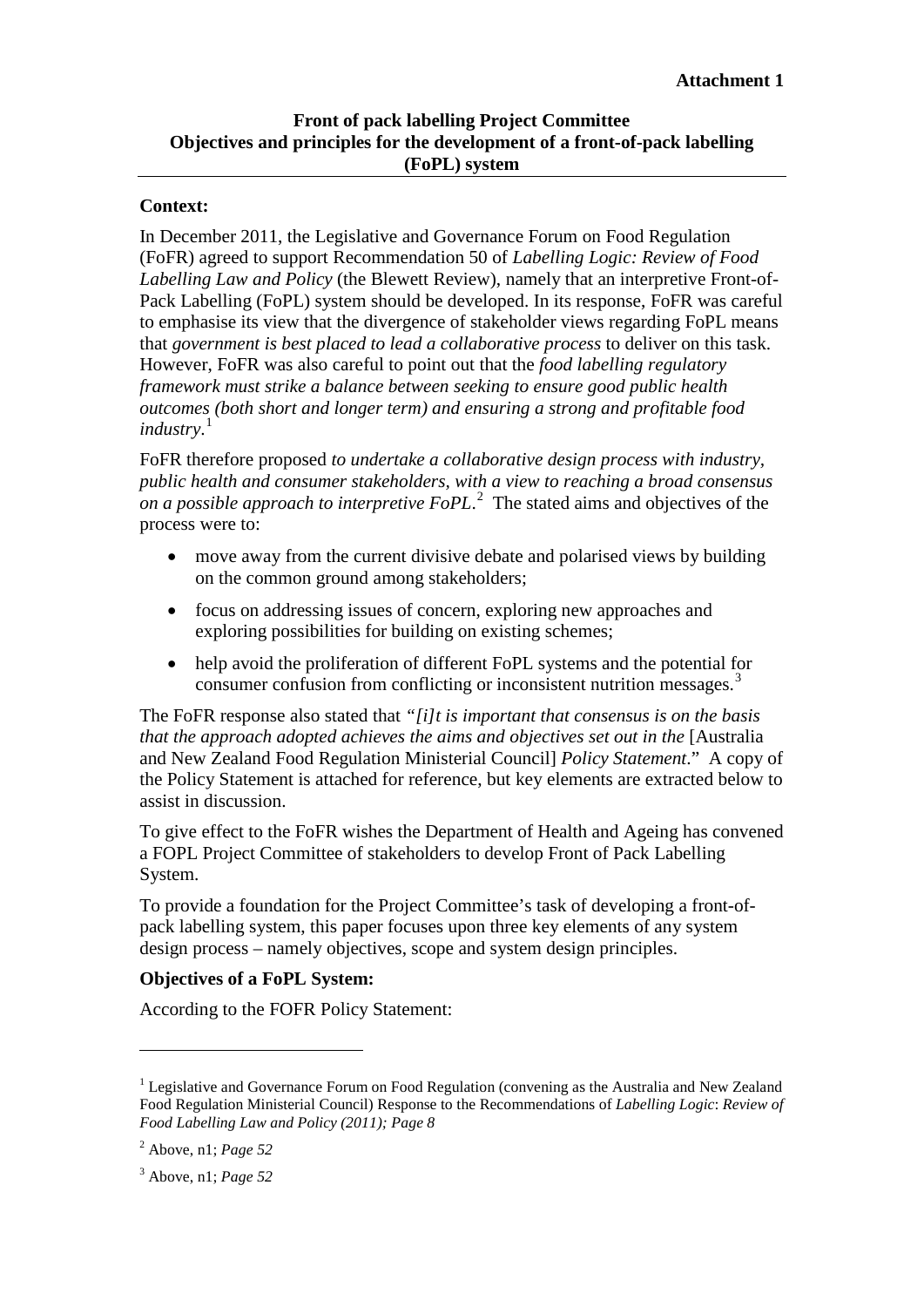A FOPL scheme is a scheme that can guide consumer choice towards healthier food options and aims to:

Guide consumer choice by:

- 1. Enabling direct comparison between individual foods that, within the overall diet, may contribute to the risk factors of various diet related chronic diseases.
- 2. Being readily understandable and meaningful across socio-economic groups, culturally and linguistically diverse groups and low literacy/low numeracy groups.
- 3. Increasing awareness of foods that, within the overall diet, may contribute positively or negatively to the risk factors of diet related chronic diseases.

For the purposes of the Project Committee's work, this objective can more succinctly be expressed as:

*'To provide convenient, relevant and readily understood nutrition information and/or guidance on food packs to assist consumers to make informed food purchases and healthier eating choices.'*

## **Scope:**

The Project Committee will develop a FoPL system combining both interpretive and informative elements within the following parameters:

- 1. One system will be developed that is widespread, simple and interpretive
- 2. The priority focus will be packaged, manufactured or processed foods presented ready for sale to the consumer in the retail sector.

# **Design and Implementation Principles:**

In its response, FoFR explicitly stated that the collaborative approach should include consideration of the possibilities for building on existing schemes. It is therefore critical that a set of criteria be developed against which both new and existing schemes can be considered. In the context of this paper, these criteria are referred to as design and implementation principles, which are as follows:

#### Design

- 1. The FoPL system should synthesize, simplify and translate substantiated nutritional information and present it to inform food choice and support healthy eating.
- 2. The system should be widely understood including by those most at risk from poor nutrition and associated health risks.
- 3. The system may be based on symbols, numbers, words, colours and/or quantifiable attributes of the food products, or combinations of these elements.
- 4. The system should enable appropriate comparisons between foods based on agreed and consistent measures.
- 5. The system should be aligned with other food regulation, public health policies, and authoritative sources of dietary advice including:
	- a. Australian Dietary guidelines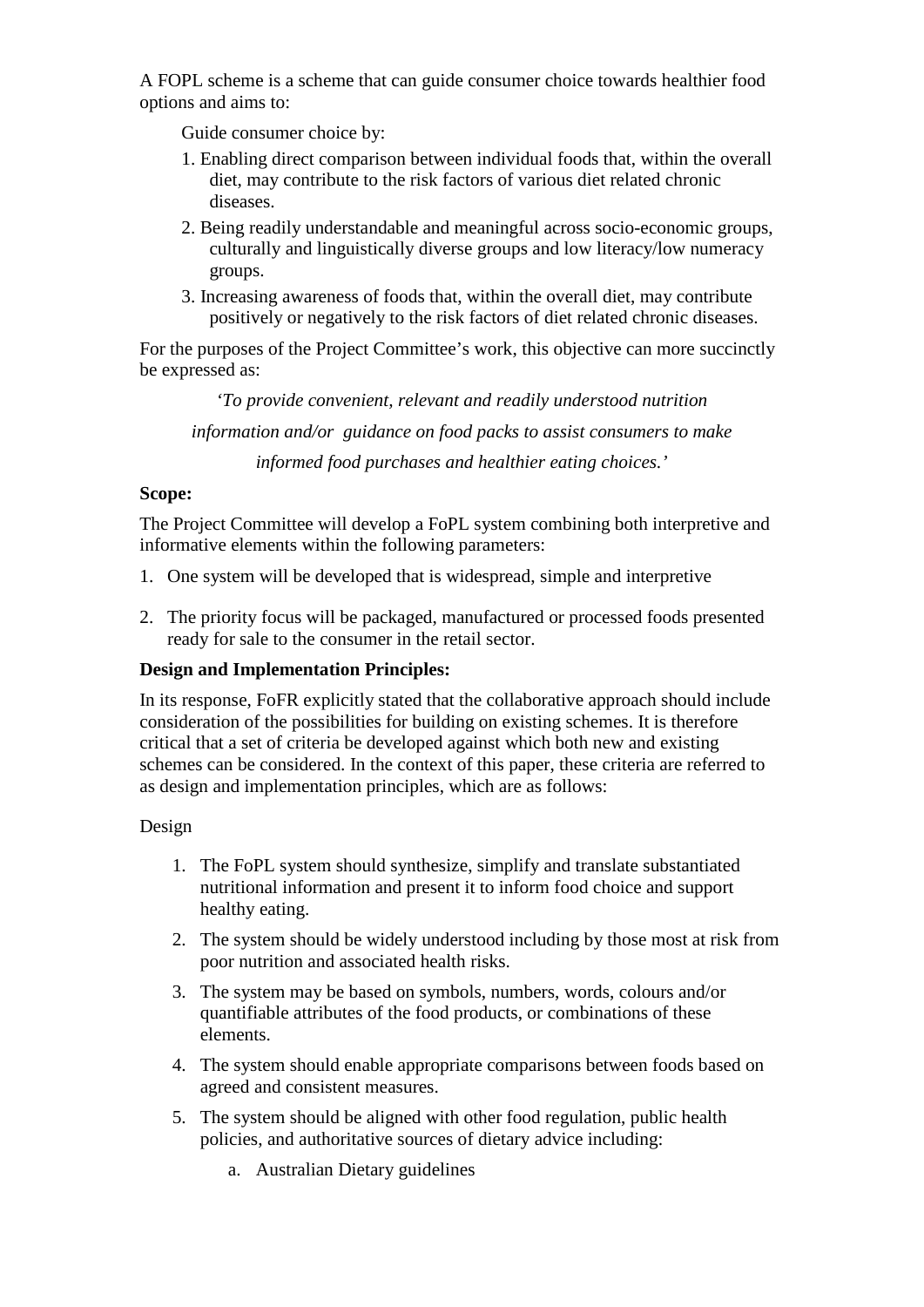- b. Ministerial Guidelines and Statements
- c. Nutrition, Health and Related claims regulations and industry codes.
- 6. The system should be based on elements that inform choice on balance by assessing both health-benefit and health-risk associated food components.
- 7. The system should comprise both the FoPL scheme and consumer education elements.

Implementation

- 8. Implementation must be practical, widespread, properly resourced and consistent with the agreed system.
- 9. The system must include stakeholders in a formal and agreed ongoing process of engagement.
- 10. The system should be fully and effectively monitored and evaluated both at a fixed time and on an ongoing basis, based on evidence, and against agreed performance indicators.
- 11. Implementation should include a well-resourced, on-going social marketing program led by Government and supported by industry and the wider public health sector.